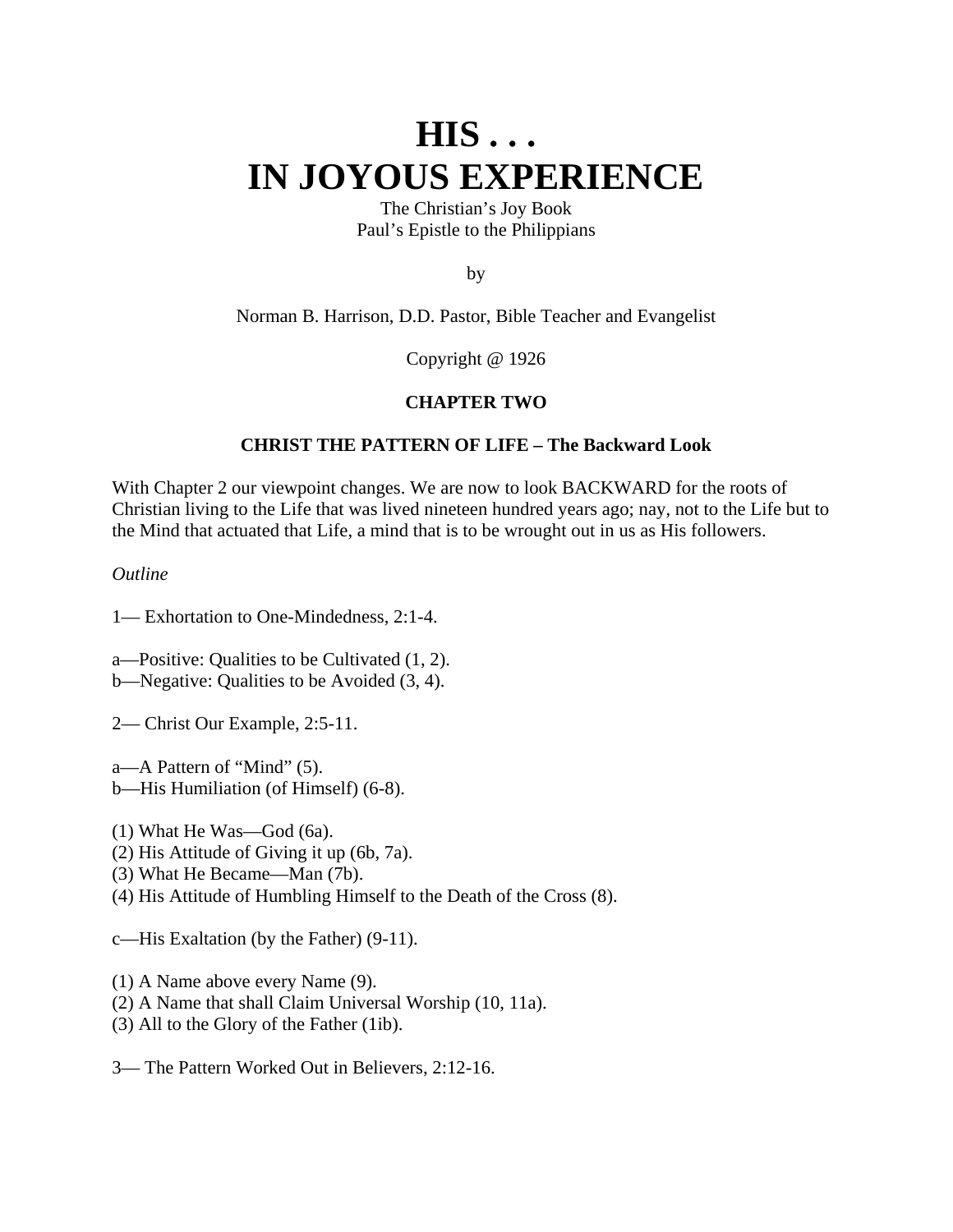- a—The Power to Realize it—Inwardly (12, 13).
- b—The Exhortation to Embody it—Outwardly (14, 15).
- c—The Apostle's Personal Appeal to this end (16).
- 4— The Human Example of Christian Leaders, 2:17-30.
- a—Paul Embodying this "Mind" of Christ (17, 18).
- b—Timothy Embodying this "Mind" of Christ (19-23).

In Contrast—the Sad Failure of Others to be "**Like-Minded**" (20, 21).

c—Epaphroditus Embodying this "Mind" of Christ (24-30).

Chart: Chapter 2.

| <b>PHILIPPIANS</b>                                      |                     |                    |         |         |  |  |
|---------------------------------------------------------|---------------------|--------------------|---------|---------|--|--|
| <b>CHRIST IN CHRISTIAN EXPERIENCE</b>                   |                     |                    |         |         |  |  |
| <b>MIND</b> – The Channel<br><b>CHRIST – The Source</b> |                     |                    |         |         |  |  |
|                                                         | CHAP. 1             | CHAP. 2            | CHAP. 3 | CHAP. 4 |  |  |
| <b>WHERE</b>                                            | <b>WITHIN US</b>    | <b>BEHIND US</b>   |         |         |  |  |
| <b>HEIS</b>                                             | <b>PERSONAL</b>     | <b>PAST</b>        |         |         |  |  |
| <b>WHAT</b>                                             | <b>OUR LIFE</b>     | <b>OUR EXAMPLE</b> |         |         |  |  |
| <b>HEIS</b>                                             | 1:21                | $2:5-8$            |         |         |  |  |
| <b>HIS</b>                                              | <b>GOSPEL</b>       |                    |         |         |  |  |
| <b>MIND</b>                                             | <b>MIND 1:5, 7,</b> | <b>HUMBLE MIND</b> |         |         |  |  |
| <b>IN US</b>                                            | 12, 17, 27          | $2:2-5$            |         |         |  |  |
|                                                         | <b>SURRENDER</b>    | <b>WORK OUT</b>    |         |         |  |  |
|                                                         | <b>TO HIM</b>       | <b>THE PATTERN</b> |         |         |  |  |
| <b>APPEAL</b>                                           | <b>SUFFER FOR</b>   | <b>WITHOUT</b>     |         |         |  |  |
|                                                         | <b>HIM</b>          | <b>MURMURING</b>   |         |         |  |  |

*Sectional Chart – Chapter 2* 

We are to find the summary of the teaching of Chapter 2 by the answers it gives to our three questions:

1. WHERE HE IS. Not Within us as in Chapter 1, but BEHIND US. It is the Christ of the PAST, the Christ of history. "**This mind which WAS in Christ**" (5), followed by further description in the past tense.

Why dwell upon the Christ of history? Because He is the outstanding figure of all time. By His unexampled life He challenges every man: "**What think ye of Christ?**"

Briefly: In His ORIGIN, "**a root out of a dry ground**"; that is, incapable of being explained on natural, historical grounds. History has no cause to produce Him. He came in a dark, impotent hour.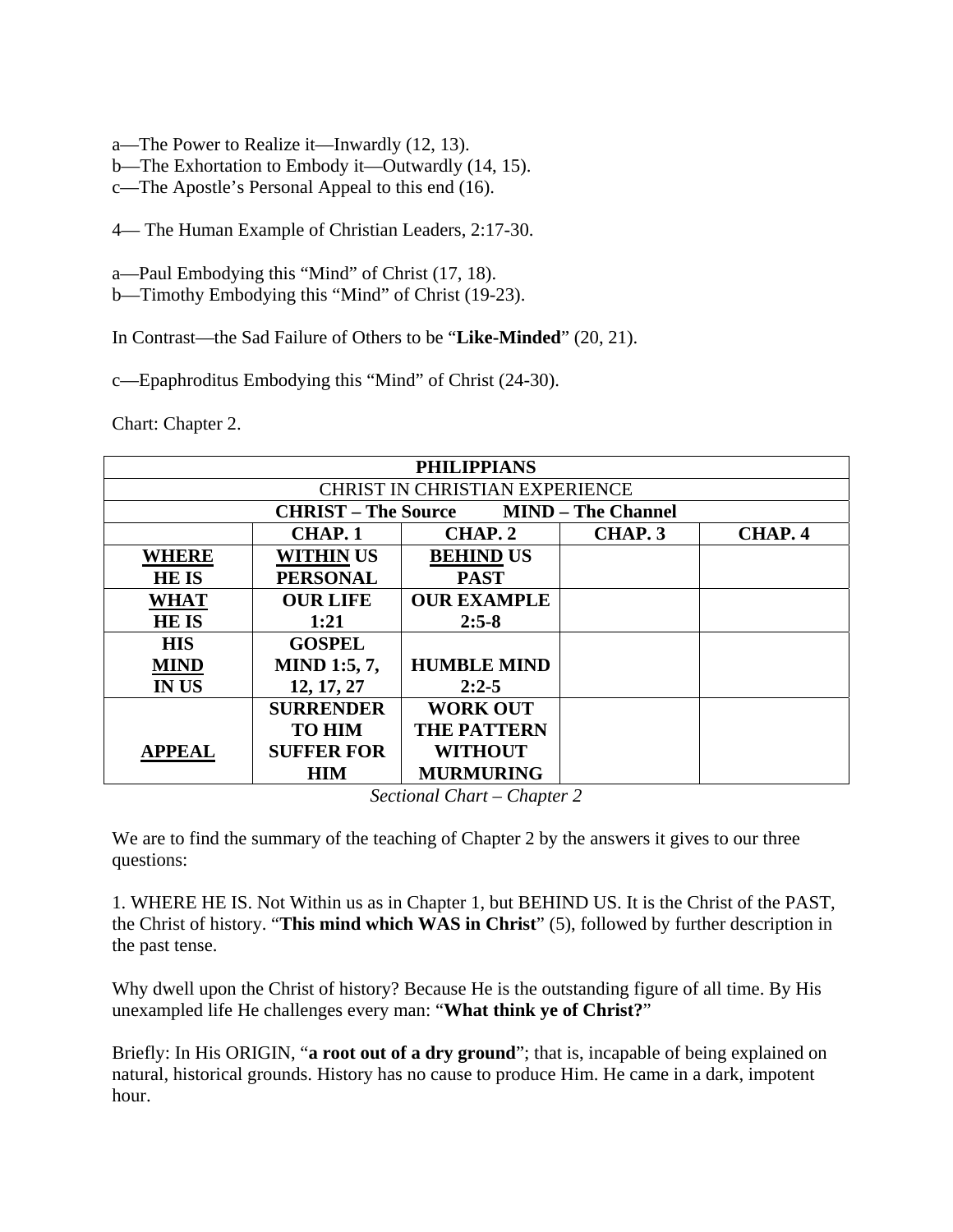"**His Star**" symbolizes, with many corroborations, His heavenly origin. In His LIFE-WORK, speaking as never man spake, He set forth a standard of life unknown to the finest conceptions of any teacher or philosopher of any age.

These His teachings are still the standard, lofty, unapproached by any other. Yet more—having promulgated such a standard, beyond man, He Himself forthwith LIVED IT. He alone! This is amazing! Yet more amazing that, after nineteen hundred years of the benefit of His teaching and example, not one man has arisen to measure up to the standard of this "Man."

You call Him merely a man. Nonsense! Then, judged by relativity, we all would be less than men. Let none dare to place himself in the class of "a man," if He is but a man.

No, He is more than man. In the FINISH of His life, its climax in Death and Resurrection, He rounded out the evidence that He is the One promised of God, embodying "all things which were written in the law of Moses, and in the prophets, and in the psalms, concerning Him" (Luke 24:44).

He is the Saviour of men. Your Saviour, dear reader, if in faith you received Him as such (Acts 16:31). Then, when thus received, He becomes more.

2. WHAT HE IS. He is OUR EXAMPLE. AS His disciples, learners, followers, we have Him for our Pattern, an Example to standardize our living.

## "**For even hereunto were ye called: because Christ also suffered for us, leaving us an example, that ye should follow His steps**" (I Peter 2.21).

The Greek word for "**Example**" is another picture-word. It means "*copy-head*"; such as appeared in our school-day copybooks, at the top of the page, in fine Spencerian.

But the copybook plan was none too successful, for, while we began well with the perfect copy immediately above, as our lines increased we left the copy-head out of the range of influence and fell to following our own imperfections.

This is the Christian's great mistake. Today he repeats the imperfect self of yesterday, or copies some fellow-Christian, when he should go daily back to his God-given Copy-Head in whom is all perfection.

But now, what is the special feature characteristic of our Copy-Head that we are asked to note and follow? We must read carefully the context in Peter:

"**For this is thankworthy, if a man for conscience toward God endure grief, suffering wrongfully. For what glory is it, if, when ye be buffeted for your faults, ye shall take it patiently? But if, when ye do well, and suffer for it, ye take it patiently, this is acceptable with God**.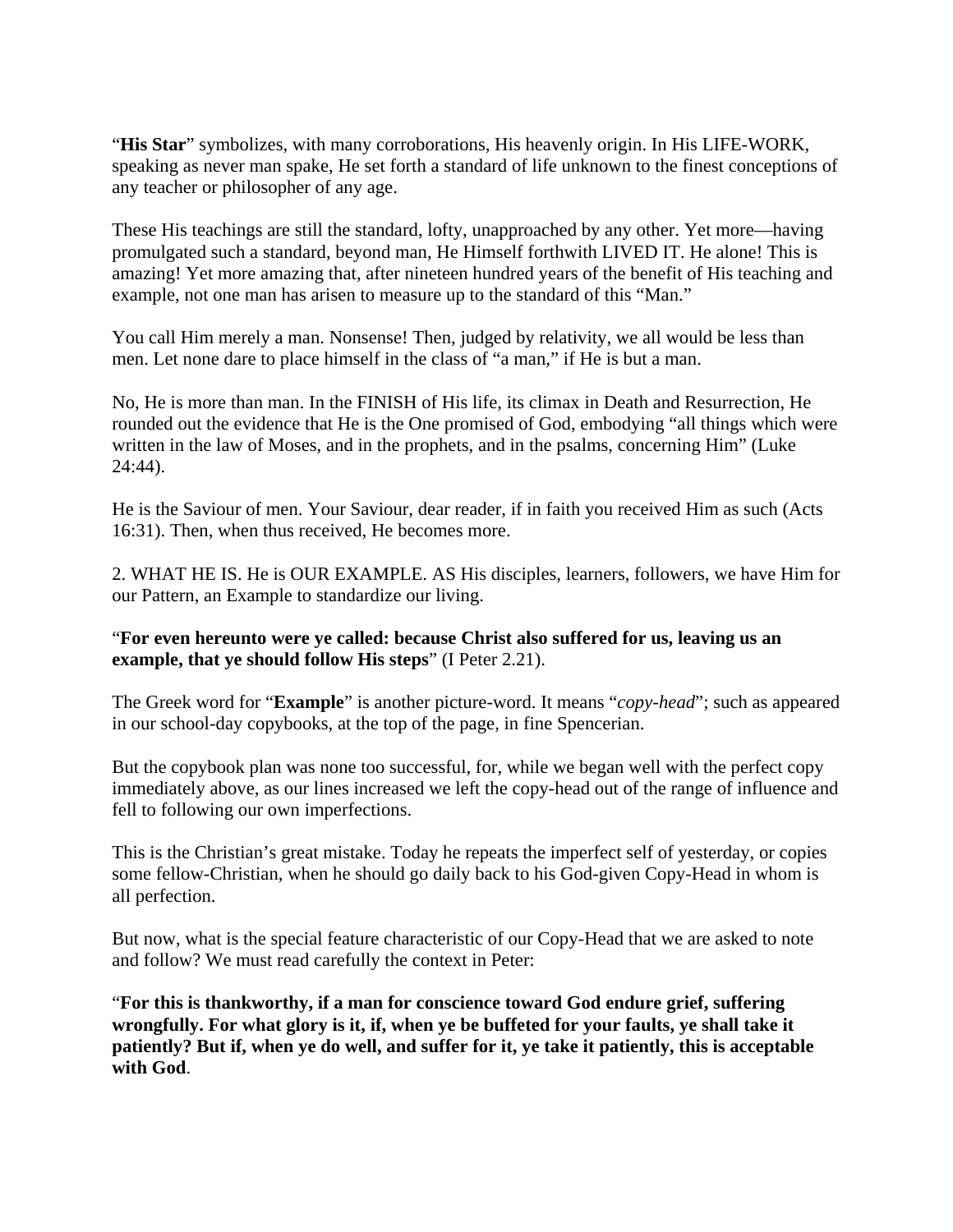"**For even hereunto were ye called: because Christ also suffered for us, leaving us an example, that ye should follow His steps: Who did no sin, neither was guile found in His mouth: Who, when He was reviled, reviled not again; when He suffered, He threatened not; but com mitted Himself to Him that judgeth righteously: Who His own self bare our sins in His own body on the tree, that we, being dead to sins, should live unto righteousness: by whose stripes ye were healed**" (I Peter 2:19-24).

Suffering deservedly—there is nothing Christian in that; it is merely justice. Suffering undeservedly, yet voluntarily, as Jesus did for our sins—this is "**acceptable with God**." This is "Christian" (I Peter 4:16, cf. 13-15). This is the heart and essence of the Example He left that we "**should follow His steps**."

Again, when Jesus took the role, the position as well as "**form of a servant**" (Philippians 2:7), and washed the disciples' feet, He said of His act, "**I have given you an EXAMPLE, that ye should do as I have done to you**" (John 13:15).

Why did He do all this? Why this humble service and voluntary suffering, undeserved and unparalleled in history? Why? Simply because He first HAD IT IN HIS MIND. "**Let this mind be in you, which was also in Christ Jesus: who**" etc. (Philippians 2:5).

3. His MIND IN US. It is a HUMBLE mind. "**This mind in Christ Jesus**" (5) caused Him to humble Himself (6-8). Had He not been humble in mind He would never have been humble in life. Nor will we, as his followers. We cannot imitate Him; we must acquire His inner secret. Hence the chapter's opening appeal; it contains the word "mind" four times in as many verses (2- 5).

## **1—Exhortation to One-Mindedness, 2:1-4**

## *Note*

"IF" (1) presents a supposition according to fact—since there are—and, coupled with "THEREFORE/' makes an appeal to the rich spiritual resources of the Christian faith from which flow Christian experience and fellowship. Four are mentioned, seemingly that they may correlate with the four exhortations that follow  $(2)$ —four springs issuing in four streams:

| Vs. 1 | Any            | Any Comfort of | Any Fellow-        | Any Compas-    |
|-------|----------------|----------------|--------------------|----------------|
|       | Consolation in | Love           | ship of the Spirit | sions and      |
|       | Christ         |                |                    | Mercies        |
| Vs. 2 | Вe             | Have the same  | Be of One          | Be of One Mind |
|       | Like-Minded    | Love           | Accord             |                |

NEGATIVE EXHORTATIONS, "**Let nothing**," "**Look not**" (2, 4), seek to inhibit those states of strife, vain glory and self-interest which are inimical to right Christian mindedness. Eschewed, they give place to the "lowliness of mind" which considers others better than ourselves and others' interests before our own.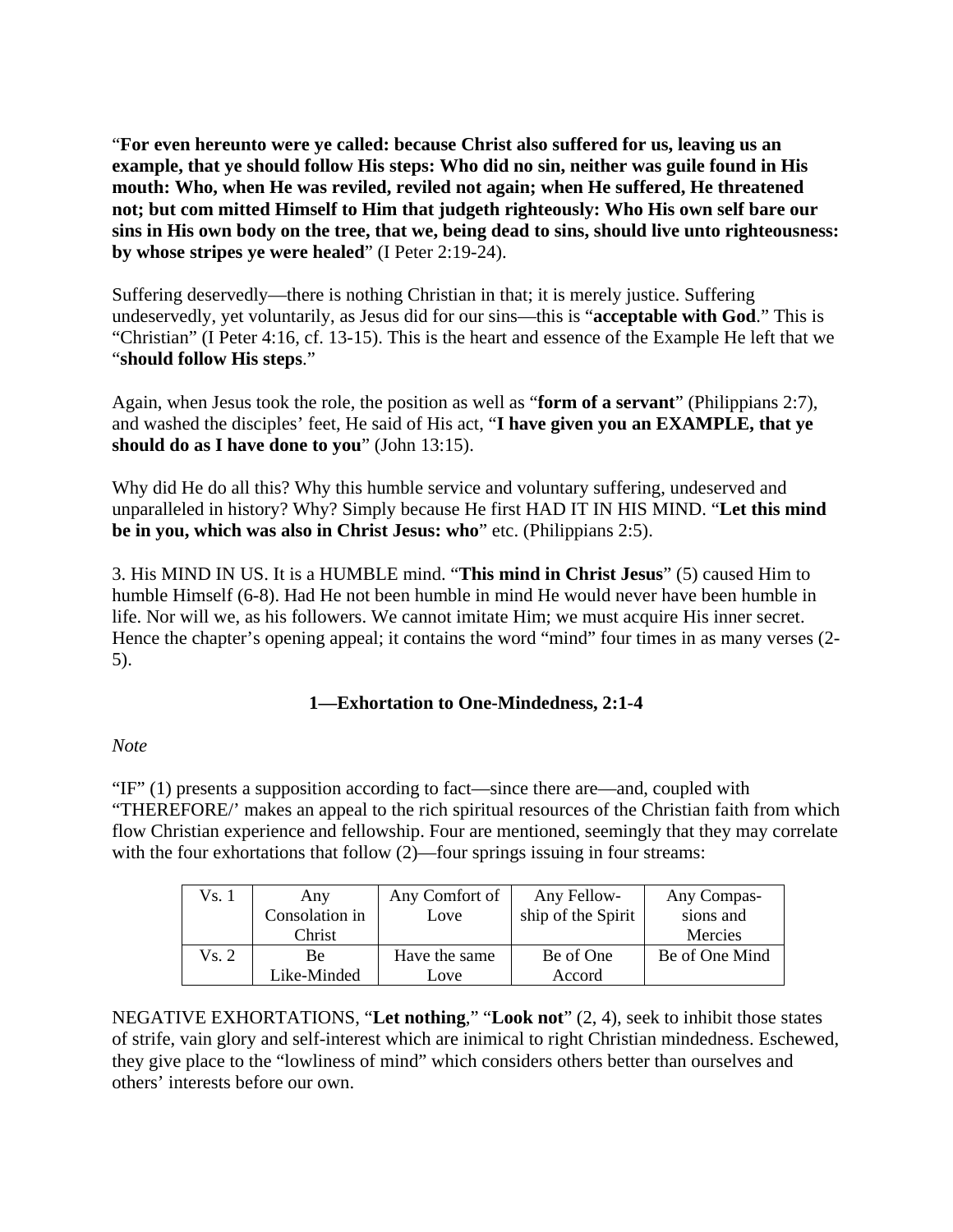CHRISTIAN FRUIT (1), which requires the Channel of a CHRISTIAN MIND (2-4), must find its ROOT in the "MIND OF CHRIST" (5).

## *Comment*

THE MASTER-MIND. The Christian faith does not impose upon its followers a stereotyped life, bound by rules and regulations. It does not contemplate pressing all minds into one mould. But it does contemplate:

(1) The impartation of the matchless mind of Christ (I Corinthians 2:16) by and through the New Birth (Regeneration),

(2) the working out of the qualities of that mind in practical living by and through His indwelling Presence (Sanctification).

We marvel to go into a vault of a thousand safe deposit boxes. Each box is equipped with a distinctive lock and key, no two alike, yet, as we are informed, there is a master-key which controls them all. So is the mind of Christ to those who are His own. His is a blessed control. Let His mind be in you.

Like-mindedness, so sadly needed in Christ's household, can come only in this way. As "things equal to the same thing are equal to each other," so minds like the Master mind will exhibit an essential likeness to each other.

# **2—Christ Our Example, 2:5-11**

## *Note*

We come now to a notable passage of Scripture, revealing in simple yet majestic language the person of our blessed Lord, in heaven and on earth, in relation to the Father and in relation to man, unveiling His pre-existent equality with God in eternity past, His voluntary subjection to God for the solution of sin, His consequent added glory now and on into eternity future.

1. "THIS MIND" (5) is the source of His Saviourhood. He was minded to be before He became. When did that "mind" begin? Not in Jesus, but "**in CHRIST Jesus**," voluntarily accepting the office and set apart thereto long before He became Jesus: "**The Lamb slain from the foundation of the world**" (Revelation 13:8). Then, as JESUS, He continually expressed the same mind: "**The Son of Man came not to be ministered unto, but to minister, and to give His life a ransom for many**" (Matthew 20:28). This mind that "**WAS in Christ Jesus**" now is to be "**in you**," His followers.

His Example covers both His HUMILIATION (6-8) and His EXALTATION (9-11)—three verses for each, connected by a significant "**wherefore**."

2. His HUMILIATION (6-8) consists of three most obvious stages: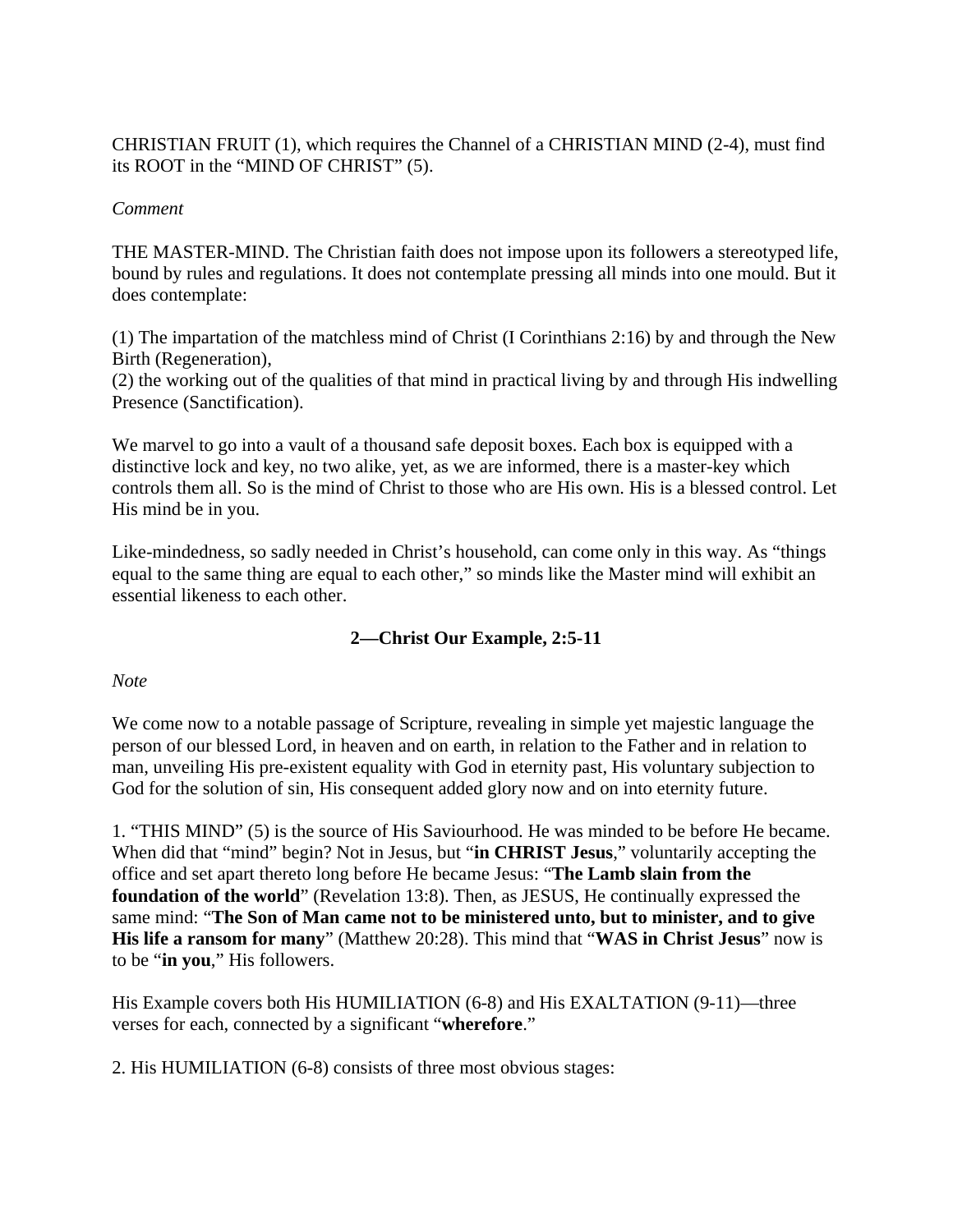THE NATURE OF HIS HUMILIATION (6, 7a). His SELF-RENUNCIATION; giving up the glory of Deity.

Here are three statements:

(1) "**being** [Subsisting] **in the form of God**"—His essential Deity which once having been He could never cease to be; it is in the essence of His being.

(2) "**He thought it not robbery** [a thing to be grasped and held on to]," this subsisting in the form of God, with all the glory and honor thereof. This He could, and did, give up. (3) "**But humbled** [emptied] **Himself**"—a fathomless statement; eternity alone will suffice to plumb its depths of meaning—its meaning for Him and its meaning for us. He emptied Himself, *not of Deity*, for that was essential to His being, *but of the glory of Deity*, that which was His from eternity and by eternal right, that He might accomplish His redemptive purpose.

THE MANNER OF HIS HUMILIATION (7b). His INCARNATION: taking His place in Humanity.

"**The form of a servant**" is antithetical to "**the form of God**," setting forth His newly-chosen mode of subsisting in human form, where, as man, He could be servant to God, rendering active and passive obedience, as pre-pictured in Psalm 40:7, 8:

## "**Then said I, Lo, I come: in the volume of the book it is written of Me, I delight to do Thy will, O My God: yea, Thy law is within My heart**."

"**In the likeness of men**" conveys the full reality of His human nature. He who had said, "**Let us make man in our image, after our likeness**," is now "made" in man's likeness. What condescension for sinful man to hold in contemplation!

The marrow of the whole matter is in the word "**likeness**." It is a window through which floods the light of His redemptive purpose in the Incarnation: God was "**sending His own Son, in the likeness of sinful flesh, and for sin**" (Romans 8:3). Its anticipation in the Old Testament is in the great body of teaching clustered around the Hebrew word "*gaal*," the Kinsman-Redeemer. He must be of our flesh and blood (Hebrews 2:14).

THE EXTENT OF HIS HUMILIATION (8). His CRUCI FIXION; giving up His position in Humanity.

Having taken His place in the human race, "**found in fashion as a man**," He was in position to display the moral glory of God in and through His human nature. Found in the position of man He did not think even this a thing to be held on to (cf. vs. 6); "**He humbled Himself**."

"**And became obedient**," thus to undo "**one man's disobedience—by the obedience of One**" (Romans 5:19). "**Obedient unto death**." The first man's obedience would have been unto life, but having disobeyed unto death, this Man must obey unto death. Adam's disobedience brought his posterity a harvest of death; Jesus' obedience brought His posterity "**out of death into life**."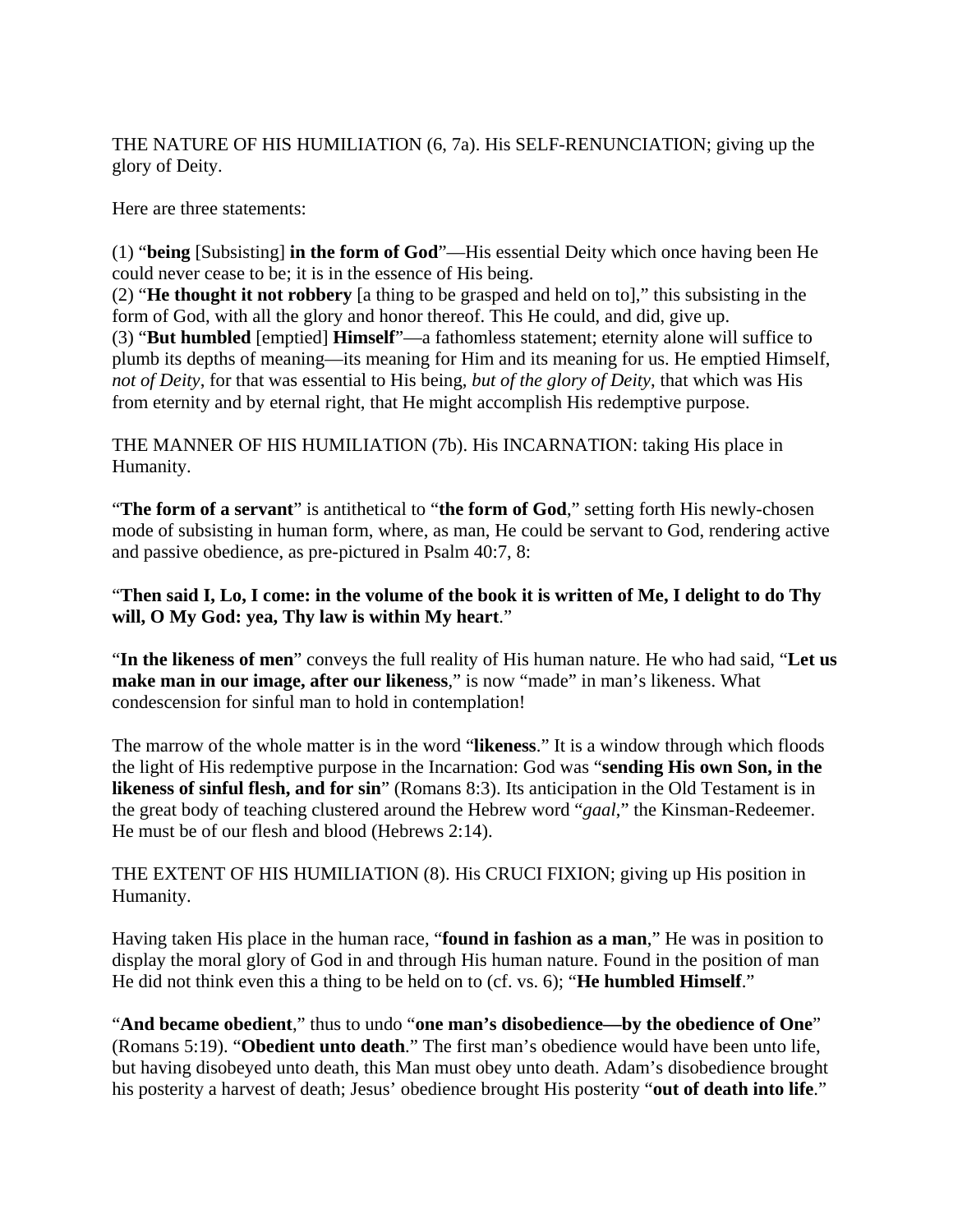3. His EXALTATION (9-11) matches, yea far outdistances, His Humiliation.

"**Wherefore**" reflects the justness of God's response to His obedience in self-abasement. Enfolded in it also is the sacred mystery of a covenant between the Father and the Son, a covenant which lay back of the Son's confidence in addressing the Father when through Death and Resurrection He saw Himself at the triumphant turning-point of His Humiliation:

## "**I have glorified Thee on the earth: I have finished the work which Thou gavest Me to do. And now, O Father, glorify Thou Me with Thine own self with the glory which I had with Thee before the world was**" (John 17:4, 5).

Correspondent to His Humiliation, His Exaltation also consists of three stages:

His EXALTATION IN THE PAST (9a). "**God HATH highly exalted Him**." The Greek verb means, "*hath lifted Him up above*." Not merely above the earth level and the experiences through which He had passed; He was lifted "above" all that can be known or named, as is set forth in Ephesians:

"**Which He wrought in Christ, when He raised Him from the dead, and set Him at His own right hand in the heavenly places, far above all principality, and power, and might, and dominion, and every name that is named, not only in this world, but also in that which is to come: and hath put all things under His feet, and gave Him to be the Head over all things to the Church, which is His body, the fulness of Him that filleth all in all**" (Ephesians 1:20- 23).

His EXALTATION IN THE PRESENT (9b). Today, in glory, He has "**a name which is above every name**." The "name" is the sum of one's fame—all by which one is known. Here on earth for a time His name leaped from lip to lip; "**His fame spread abroad throughout all the region round about**" (Mark 1:28). That was fleeting. But today—His fame fills the heavens. Not a heavenly being but knows the story and stands in awe at the Name.

His EXALTATION IN THE FUTURE (10, 11). His greatest triumph still awaits Him, when "**at the name of Jesus**" —His human name, so despised and heaped with ignominy—"**every knee SHALL bow, every tongue SHALL confess**." It is certain, decreed, one of God's pre-written purposes.

Confess what? That Jesus, who voluntarily gave up His place as man among men to die for us, is more than man; that He is "**Christ**" and "**Lord**." All will acknowledge His Messiahship, the anointed and appointed of God, and His Deity, the divine Lord, even God.

"**To the glory of God the Father**." God is the beginning and the end of His Exaltation. As the Son's great aim on earth was His Father's glory, so the goal of redemption is the glorification of the Father through the universal acknowledgment of the Son.

*Comment*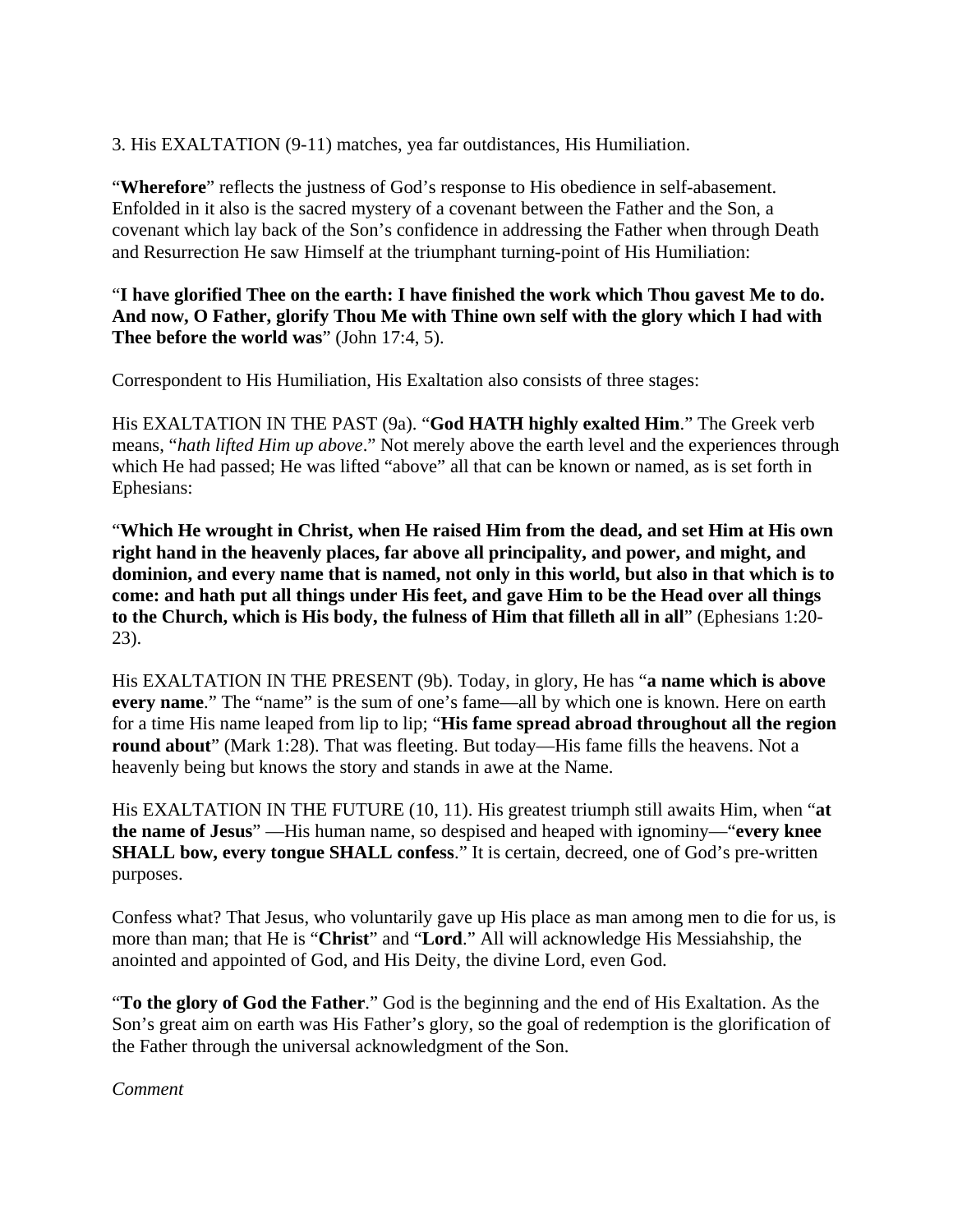THE DEITY OF CHRIST. With this classic passage be fore us, stating as it does our Saviour's pre-existent "**being in the form of God**," we may well take occasion to refresh our mind and heart, reassuring our faith in a day of doubt, with the Church's declarations and deliverances concerning His Deity:

The first great ecumenical council assembled at Nice, A.D. 325, for the settlement of the Arian controversy, and consisting of 318 bishops, confessed its faith in "*one Lord Jesus Christ, the only begotten Son of God, begotten of the Father before all worlds; God of God, Light of Light, very God of very God, begotten, not made, being of the same substance with the Father; by whom all things were made; who, for us men, and for our salvation, came down from heaven, and was incarnate by the Holy Ghost of the Virgin Mary; and was made man*."

And the Westminster Confession, which may be taken as the statement of all Protestantism, tells us, "*The Son of God, the second person in the Trinity, being very and eternal God, of one substance, and equal with the Father, did, when the fulness of time was come, take upon Him man's nature, with all the essential properties and common infirmities thereof, yet without sin: being conceived by the power of the Holy Ghost, in the womb of the Virgin Mary, of her substance. So that two whole, perfect and distinct natures, the Godhead and the manhood, are inseparably joined together in one person, without conversion, composition, or confusion, which person is very God, and very man, yet one Christ; the only mediator between God and man*."

The person of Christ, as very Man yet very God, stands unimpeached and unimpaired. His preexistence, antedating His Incarnation, alone suffices to explain His unique personality and place in history, His personal self-consciousness of being the Son of God, His abiding influence, undiminished through the years.

THE DEPTHS OF HIS DEGRADATION. The heights from which He came, to the depths to which He descended – these must determine the degree of His voluntary degradation.

- As God He humbled Himself to become man.

- As man He humbled Himself further, till He describes His despicable condition on the Cross by crying, "**I am a worm, and no man**" (Psalm 22:6).

A worm! From man, with his highly organized and highly sensitized body, coupled with his intelligence, it is a very far distance down the scale of being to the worm, crawling at his feet. Yet that distance down is but a faint, shadowy suggestion of the depth downward my Saviour came from being God to being man. From Infinite to finite, who shall measure the distance? But—great as that was, He did not stop at man's level. He further descended to the worm level. History has no parallel. How could He do it? Mute in contemplation, we can never cease to wonder.

THE NAME ABOVE EVERY NAME. The supernal nature of "The Name" now enjoyed by our Lord in heaven, mere mortals of earth may only surmise. Yet we have two means by which to gauge its glory even now: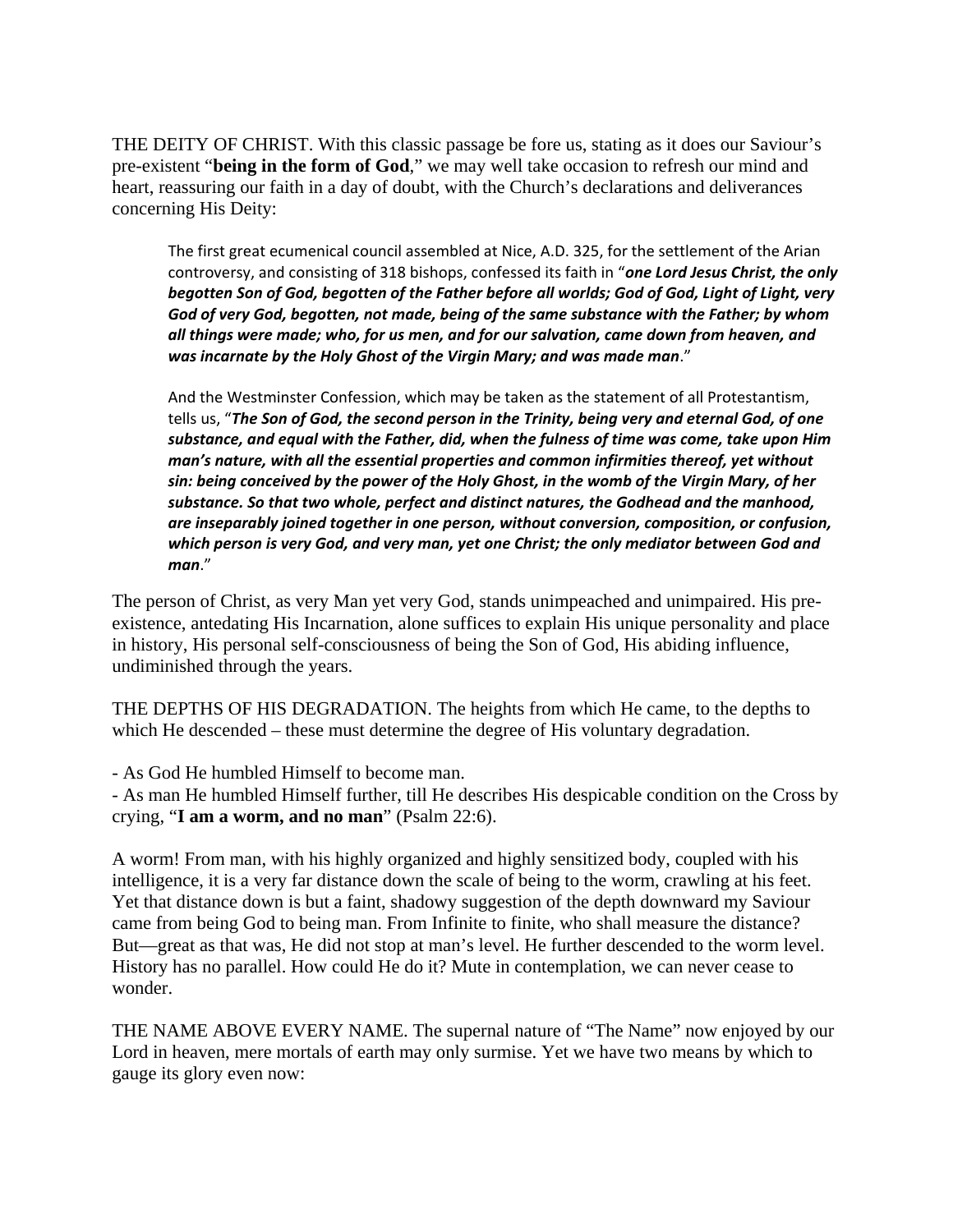(1) The profusion of Names and Titles employed by Scripture adequately to set forth His august person, the many-sided nature of His mediatorial work, His wealth of relationship, temporal and eternal, reflecting the fact that in Him the Father has caused all fulness to dwell and that in and through Him all human need is met.

(2) The wealth of Christian hymnody which has gathered round "The Name" of Jesus, a galaxy of the most splendid songs of the Church, voicing the purest praises of His people, breathing the deepest gratitude of the soul and the highest aspirations after holy living.

## HIS NAME IN SCRIPTURE

The following list of titles of our Lord is not thought to be exhaustive but will prove sufficiently comprehensive:

Adam, the last (I Corinthians 15:45); Advocate (I John 2:1); Almighty (Matthew 28:18); Alpha and Omega (Revelation 22:13); Altar (Hebrews 13:10); Altogether lovely (Song of Solomon 5:16); Amen (Revelation 3:14); An Angel (Exodus 23:20); Angel of God (Exodus 14:19); Angel of the Lord (Genesis 22:15); Angel of His presence (Isaiah 63:9); Anointed (Psalm 2:2); Apostle (Hebrews 3:1); Author of faith (Hebrews 12:2).

Babe (Luke 2:12); Beginning (Colossians 1:18); Beginning and ending (Revelation 1:8); Beginning of creation (Revelation 3:14); Beloved (Matthew 12:18); Beloved Son (Matthew 17:5); Bishop of souls (I Peter 2:25); Blessed and only potentate (I Timothy 6:15); Branch (Zechariah 3:8); Branch of the Lord (Isaiah 4:2); Branch of righteousness (Jeremiah 33:15); Bread of God (John 6:33); Bread from heaven (John 6:32); Bread of Life (John 6:35); Bridegroom (Matthew 9:15); Brightness of God's glory (Hebrews 1:3); Bright and Morning Star (Revelation 22:16); Brother (John 20:17); Builder (Hebrews 3:3).

Captain of the Lord's host (Joshua 5:14); Captain of salvation (Hebrews 2:10). Carpenter (Mark 6:3); Chief corner Stone (I Peter 2:6); Chief shepherd (I Peter 5:4); Chiefest among ten thousand (Song of Solomon 5:10); Child (Isaiah 9:6); Christ (Matthew 23:8); Christ Jesus (I Timothy 1:15); Christ of God (Luke 9:20); Christ, the Lord (Luke 2:11); Christ the Son of God (John 20:31); Commander (Isaiah 55:4); Consolation of Israel (Luke 2:25); Corn of wheat (John 12:24); Covenant of the people (Isaiah 42:6); Covert from the tempest (Isaiah 32:2); Counsellor (Isaiah 9:6); Creator of all things (Colossians 1:16); Crowned with glory and honor (Hebrews 2:9); Crowned with many crowns (Revelation 19:12).

David's Lord (Matthew 22:45); David's Son (Mark 10:48); Daysman (Job 9:38); Dayspring (Luke 1:78); Day-Star (II Peter 1:19); Dear Son (Colossians 1:13); Defense (Psalm 89:18, 19); Deliverer (Romans 11:26); Desire of all nations (Haggai 2:7); Door (John 10:9).

Elect of God (Isaiah 42:1); Elect Stone (I Peter 2:6); Ensign of the people (Isaiah 11:10); End of the law (Romans 10:4); Eternal Life (I John 5:20); Everlasting Father (Isaiah 9:6); Example of His people (I Peter 2:21); Express image of God's person (Hebrews 1:3).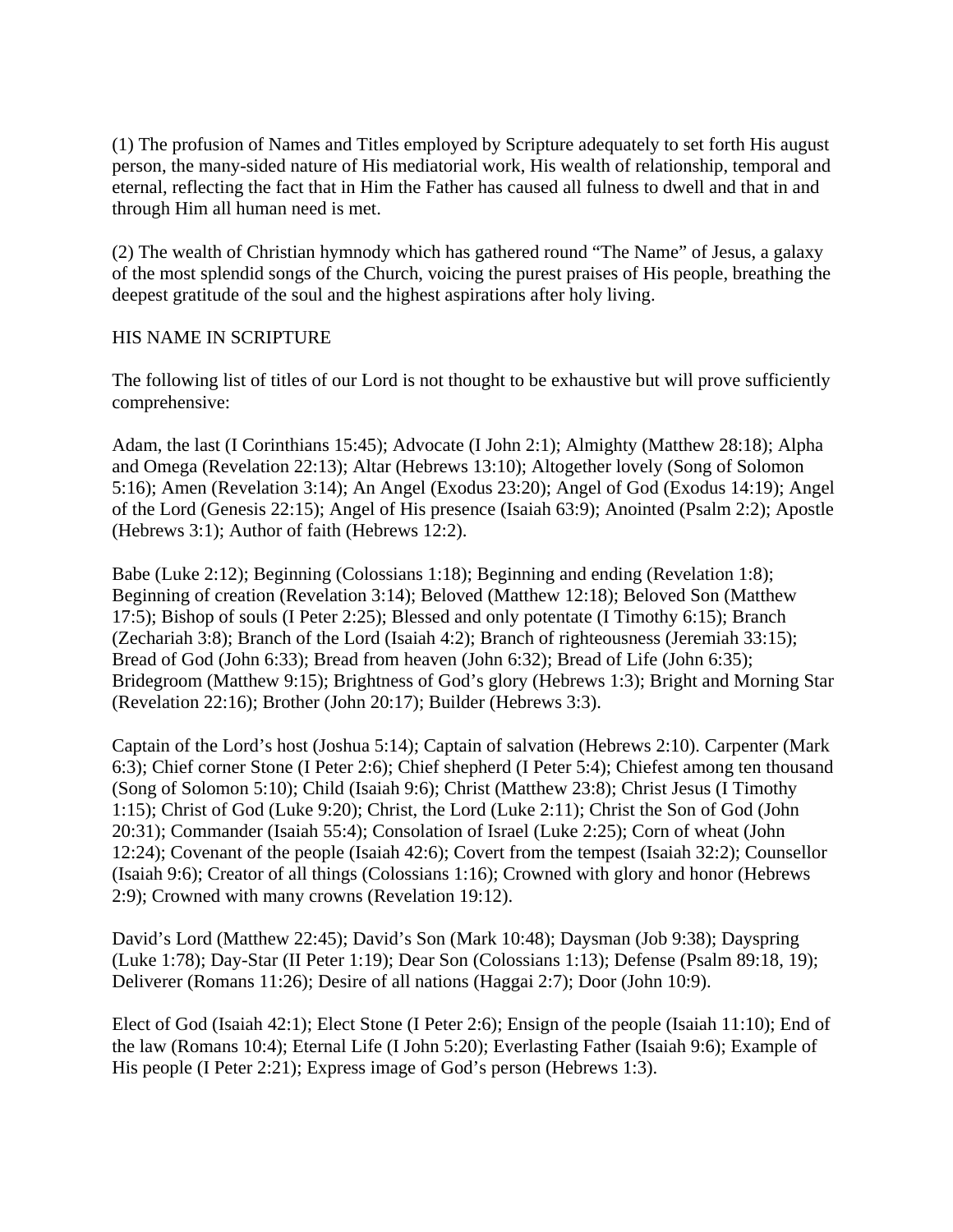Faithful and true (Revelation 19:11); Faithful and true Witness (Revelation 3:14); Faithful Witness (Revelation 1:5); Filling all in all (Ephesians 1:23); Finisher of faith (Hebrews 12:3); First born (Psalm 89:27); First-fruits (I Corinthians 15:20); First born from the dead (Colossians 1:18); First born of many brethren (Romans 8:29); First and last (Revelation 1:17); Foundation (I Corinthians 3:11); Forerunner (Hebrews 6:20); Friend (Song of Solomon 5:16).

Gift of God (John 4:10); Glory of His people Israel (Luke 2:32); God (John 1:1); God blessed forever (Romans 9:5); God manifest in the flesh (I Timothy 3:16); God of Abraham, Isaac and Jacob (Exodus 3:2,6); Good Shepherd (John 10:11); Governor (Matt 2:6); Great God and Saviour (Titus 2:13); Great High Priest (Hebrews 4:14); Great Prophet (Luke 7:16); Great Shepherd (Hebrews 13:20).

Head (Ephesians 4:15); Head of the body (Colossians 1:18); Head of all principality (Colossians 2:10); Head of every man (I Corinthians 11:3); Head over all things (Ephesians 1:22); Head Stone of the Corner (Psalm 118:22); High Priest (Hebrews 3:1); Holy One (Acts 2:27); Holy One, and the Just (Acts 3:14); Holy One of God (Mark 1:24); Hope of His People (Joel 3:16); Horn of Salvation (Luke 1:69); Husband (Isaiah 54:5).

I Am (John 8:58); I Am that I Am (Exodus 3:2, 14); I Am the resurrection (John 11:25); I Am the Son of God (John 10:36); Image of God (II Corinthians 4:4); Immanuel (Matthew 1:23); Immutable (Hebrews 13:8); Intercessor (Hebrews 7:25); Interpreter (Job 33:23).

Jehovah (Isaiah 26:4); Jehovah of hosts (Isaiah 6:3); John 12:41); Jehovah mighty in battle (Psalm 24:8); Jehovah's fellow (Zechariah 13:7); Jehovah Jireh (Genesis 22:14); Jehovah Shammah (Ezek. 48:35); Jehovah Tsidkenu (Jeremiah 23:6); Jesus (Matthew 1:21); Jesus Christ (Revelation 1:5); Jesus, the Christ (Matthew 16:20); Jesus Christ our Lord (Romans 5:21); Jesus Christ the righteous (I John 2:1); Jesus of Nazareth (Acts 22:8); Jesus Christ of Nazareth (Acts 4:10); Judge of the world (Acts 17:31); Just (I Peter 3:18); Just One (Acts 7:52).

Keeper of His People (Psalm 121:5); King (Acts 17:7); King of glory (Psalm 24:10); King in His beauty (Isaiah 33:17); King forever (Psalm 29:10); King of Israel (John 1:49); King of nations (Revelation 15:3); King of the Jews (Matthew 2:2); King over all the earth (Zech 14:9); King of kings (Revelation 19:16); Knowing all things (John 21:17).

Lamb (Revelation 21:23); Lamb of God (John 1:29); Lamb in the midst of the throne (Revelation 7:17); Lamb that was slain (Revelation 5:12); Lamb without blemish (I Peter 1:19); Leader (Isaiah 55:4); Life (John 14:6); Light of the world (John 8:12); Lion of the tribe of Judah (Revelation 5:5); Living Bread (John 6:51); Living One (Revelation 1:18); Living Stone (I Peter 2:4); Lord (Matthew 3:3); Lord and God (John 20:28); Lord of all (Acts 10:36); Lord of glory (I Corinthians 2:8); Lord of lords (Revelation 19:16); Lord of peace (II Thessalonians 3:16); Lord of the dead and the living (Romans 14:9); Lord of the Sabbath (Luke 6:5); Lord our righteousness (Jeremiah 23:6); Lord over all (Romans 10:12).

Made to be sin (II Corinthians 5:21); Maker of the worlds (Hebrews 1:2); Man approved of God (Acts 2:22); Man of rest (I Chron. 22:9, 10); Man of sorrows (Isaiah 53:3); Mediator (I Timothy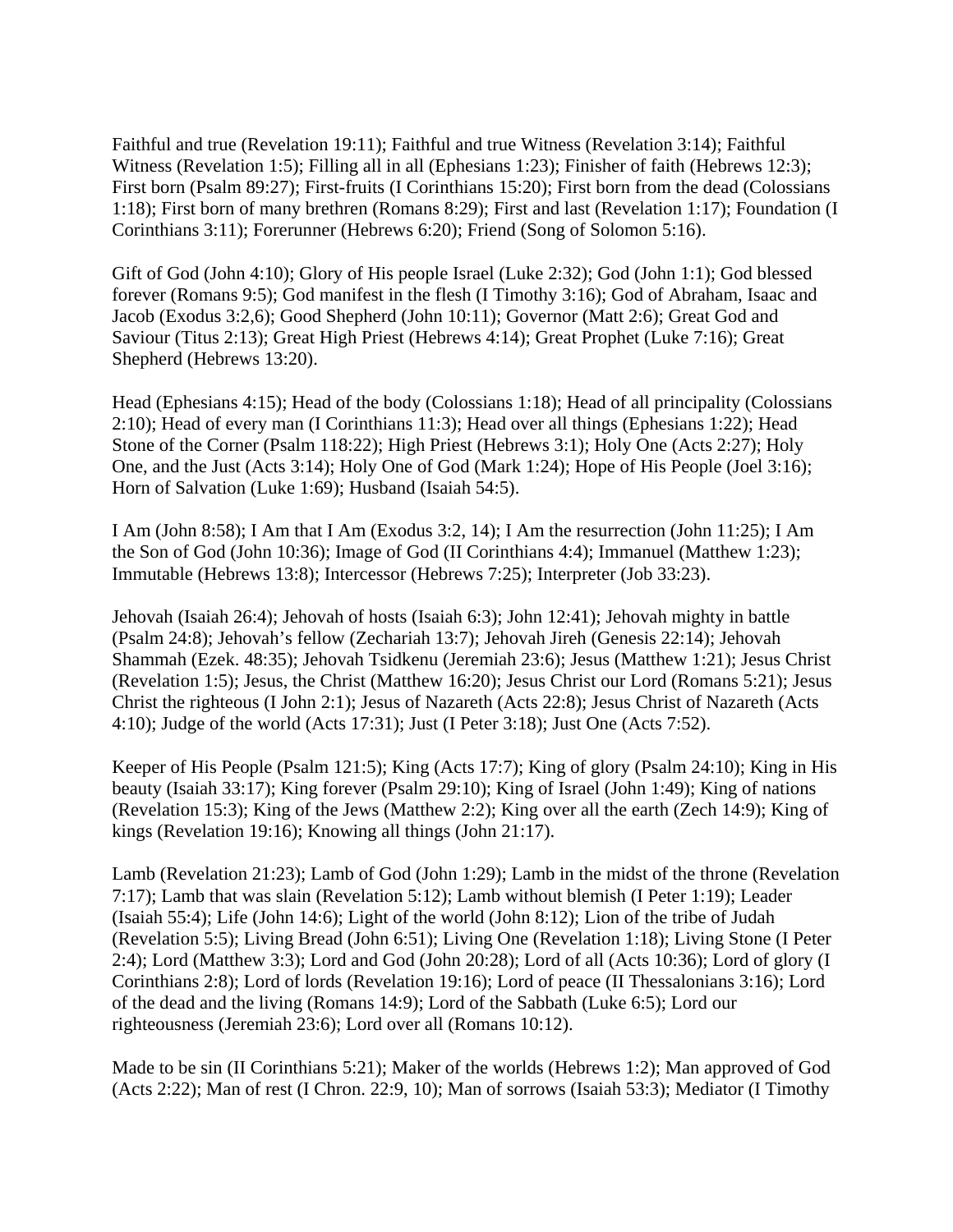2:5); Mediator of the new covenant (Hebrews 12:24); Messenger of the covenant (Malachi 3:1); Messiah, called Christ (John 4:25); Messiah the Prince (Daniel 9:25); Mighty God (Isaiah 9:6); Morning Star (Revelation 22:16).

Nazarene (Matthew 2:23).

Offering (Ephesians 5:2); One Lord Jesus Christ (I Corinthians 8:6); One shepherd (John 10:16); Only begotten Son (John 3:16); Our Lord and Saviour Jesus Christ (II Peter 1:11); Our passover (I Corinthians 5:7); Own Son (Romans 8:32).

Power of God (I Corinthians 1:24); Precious Corner Stone (Isaiah 28:16); Precious Stone (I Peter 2:6); Prince of life (Acts 3:15). Prince of peace (Isaiah 9:6); Prince of the kings of the earth (Revelation 1:5); Prophet (Deuteronomy 18:15): Prophet mighty in deed and word (Luke 24:19); Propitiation (Romans 3:25).

Quickening spirit (I Corinthians 15:45).

Redeemer (Job 19:25); Refuge from the storm (Isaiah 25:4); Righteous Servant (Isaiah 53:11); Righteousness (I Corinthians 1:30); Rock (Matthew 16:18); Rock of ages (Isaiah 26:4); Root and Offspring of David (Revelation 22:16); Ruler in Israel (Micah 5:2).

Sacrifice to God (Ephesians 5:2); Sanctification (I Corinthians 1:30); Saviour (Acts 5:31); Second man, the Lord from heaven (I Corinthians 15:47); Seed of the woman (Genesis 3:15); Servant (Philippians 2:7); Shadow from the heat (Isaiah 26:4); Shepherd and bishop of souls (I Peter 2:25); Shiloh (Genesis 49:10); Son (John 8:36); Son of Abraham and David (Matthew 1:1); Son of God (John 1:34); Son of Man (Mark 10:33); Son of the highest (Luke 1:32); Spiritual rock (I Corinthians 10:4); Star and scepter (Num. 24:17); Stone cut out without hands (Daniel 2:34); Stone of stumbling (I Peter 2:8); Sun of righteousness (Malachi 4:2); Sure foundation (Isaiah 28:16); Surety of a better covenant (Hebrews 7:22).

Testator (Hebrews 9:16); The Coming One (Revelation 1:8); The righteous Judge (2 Tim. 4:8); Tried Stone (Isaiah 28:16); True God (I John 5:20); True Light (John 1:9); Truth (John 14:6). Unspeakable gift (II Corinthians 9:15); Upholder of all things (Hebrews 1:3).

Vine (John 15:5).

Way (John 14:6); Well beloved Son (Mark 12:6); Wisdom (Prov. 8:1); Wisdom of God (I Corinthians 1:24); With two or three gathered to His name (Matthew 18:20); With us all the days (Matthew 28:20); Witness to the people (Isaiah 55:4); Wonderful (Isaiah 9:6); Word (John 1:1); Word made flesh (John 1:14); Word of God (Revelation 19:13); Word of life (I John 1:1); Worthy to open the book (Revelation 5:9); Worthy to receive all praise (Revelation 5:12).

His NAME IN SONG From among the many a few of the more familiar are noted (printed in part):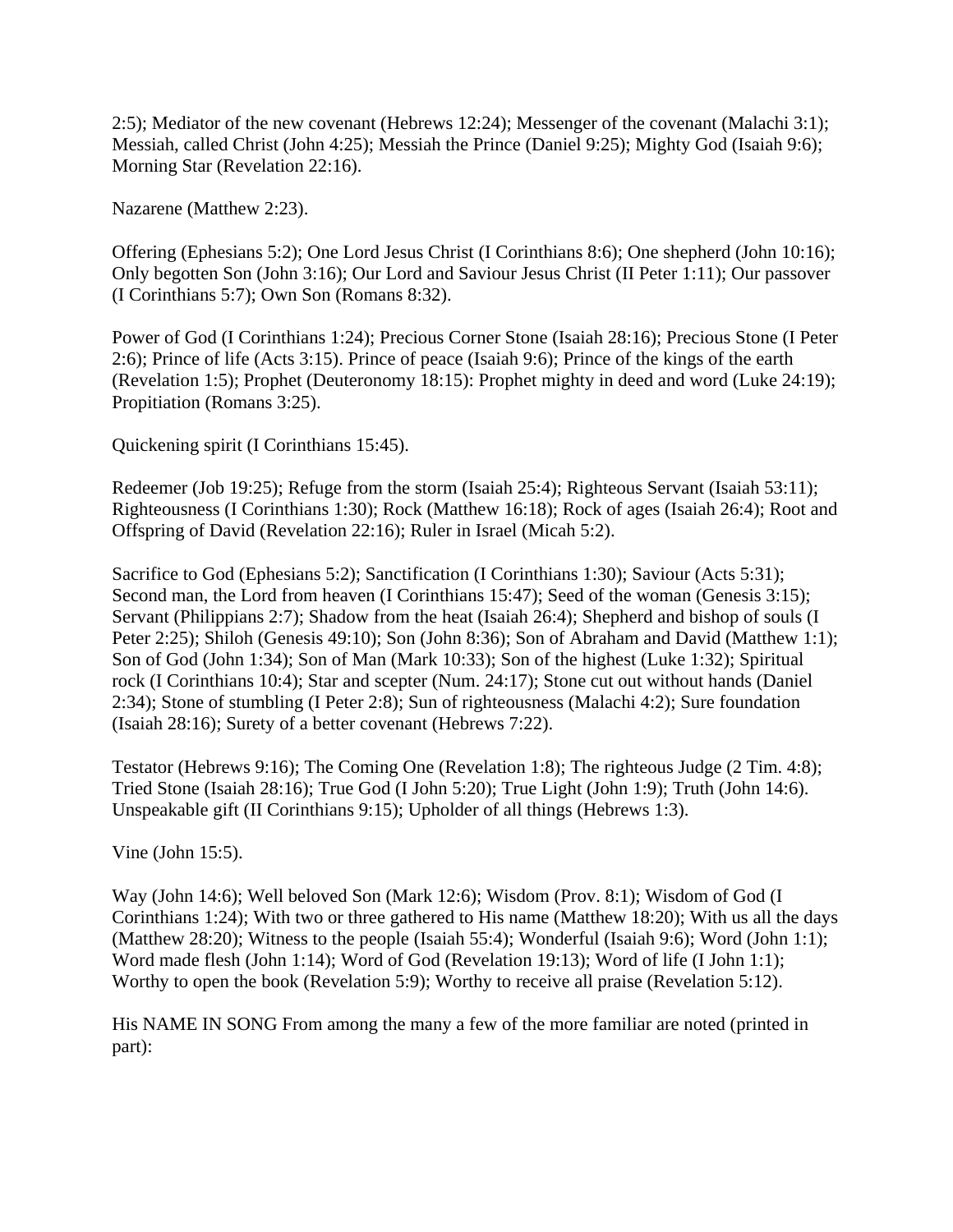"JESUS, THY NAME I LOVE" Jesus, Thy name I love, All other names above, Jesus, my Lord.

#### "THE NAME OF JESUS"

The name of Jesus is so sweet, I love its music to repeat; It makes my joys full and complete, The precious name of Jesus.

"Jesus," oh, how sweet the name! "Jesus," every day the same; "Jesus," let all saints proclaim Its worthy praise forever.

"THERE IS A NAME I LOVE TO HEAR"

There is a name I love to hear, I love to sing its worth; It sounds like music to mine ear, The sweetest name on earth.

#### "THERE IS NO NAME SO SWEET"

There is no name so sweet on earth, No name so dear in heaven, As that before His wondrous birth, To Christ the Saviour given.

#### "HOW SWEET THE NAME OF JESUS SOUNDS"

How sweet the name of Jesus sounds In a believer's ears. It soothes his sorrows, heals his wounds, And drives away his fears.

#### "TAKE THE NAME OF JESUS WITH YOU"

Take the name of Jesus with you, Child of sorrow and of woe— It will joy and comfort give you, Take it then where'er you go.

Precious name, O how sweet! Hope of earth and joy of heav'n.

These lines, penned by a converted atheist, carry conviction as to the need, the power, the worth of the Name to a lost soul: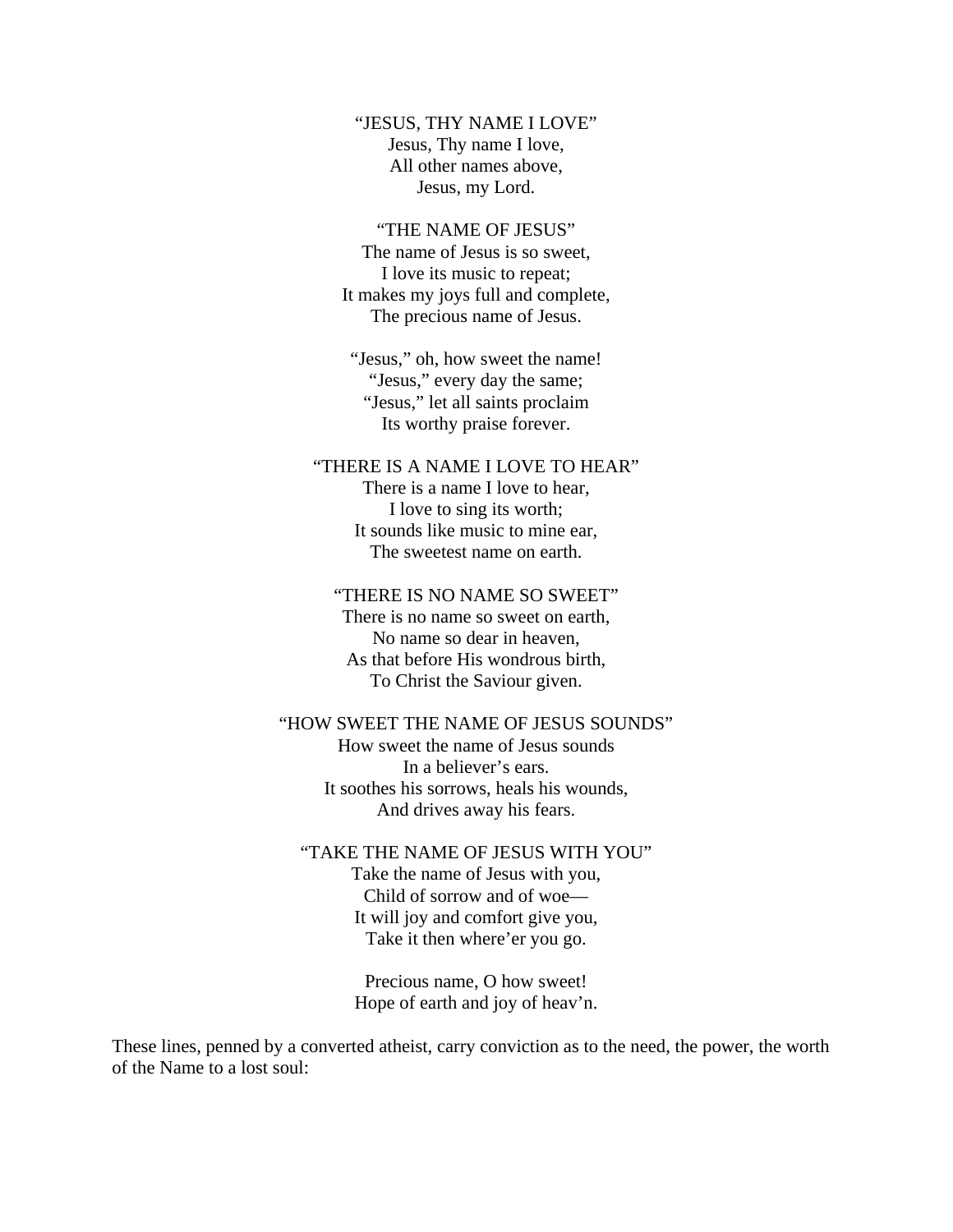I've tried in vain a thousand ways My fears to quell, my hopes to raise; But what I need, the Bible says, Is ever, only Jesus. My soul is night, my heart is steel— I cannot see, I cannot feel: For light, for life, I must appeal In simple faith to Jesus. He died, He lives, He reigns, He pleads; There's love in all His words and deeds; There's all a guilty sinner needs For evermore in Jesus. Though some should sneer, and some should blame, I'll go with all my guilt and shame; I'll go to Him because His name, Above all names is Jesus.

Scripture and song are corroborated by this marvelous fact: The word "Jesus," bearing from God a message to all men, proves to be a universal word. Linguistically, it fits into every language of earth. It does not need to be translated, merely transliterated, as though it were meant to be upon every man's lips. Friend, how often do you lisp the Name, in prayer? in praise? in the sense of His preciousness?—"My Jesus."

THE GLORY TO BE. In the progress of the divine purpose there is a glory yet to be revealed; it concerns both the Son and the Father.

For the Son, a universal homage awaits. "**Every knee shall bow and every tongue shall confess**." Beginning in heaven, soon every creature of every level is voicing His praise:

"**And I beheld, and I heard the voice of many angels round about the throne and the living creatures and the elders: and the number of them was ten thousand times ten thousand, and thousands of thousands; saying with a loud voice, Worthy is the Lamb that was slain to receive power, and riches, and wisdom, and strength, and honour, and glory, and blessing. And every creature which is in heaven, and on the earth, and under the earth, and such as are in the sea, and all that are in them, heard I saying, Blessing, and honour, and glory, and power, be unto Him that sitteth upon the throne, and unto the Lamb for ever and ever**" (Revelation 5:11-13).

Read also: Revelation 19:11-16; Zechariah 14:9-21; Psalm 72.

For the Father, the finality of glory awaits. The purposes of redemption converge upon the Father. The glory of the Son, accomplished through His righteous reign, culminates "**to the glory of God the Father**." Thus we read:

"**Then cometh the end, when He shall have delivered up the kingdom to God, even the Father; when He shall have put down all rule and all authority and power.**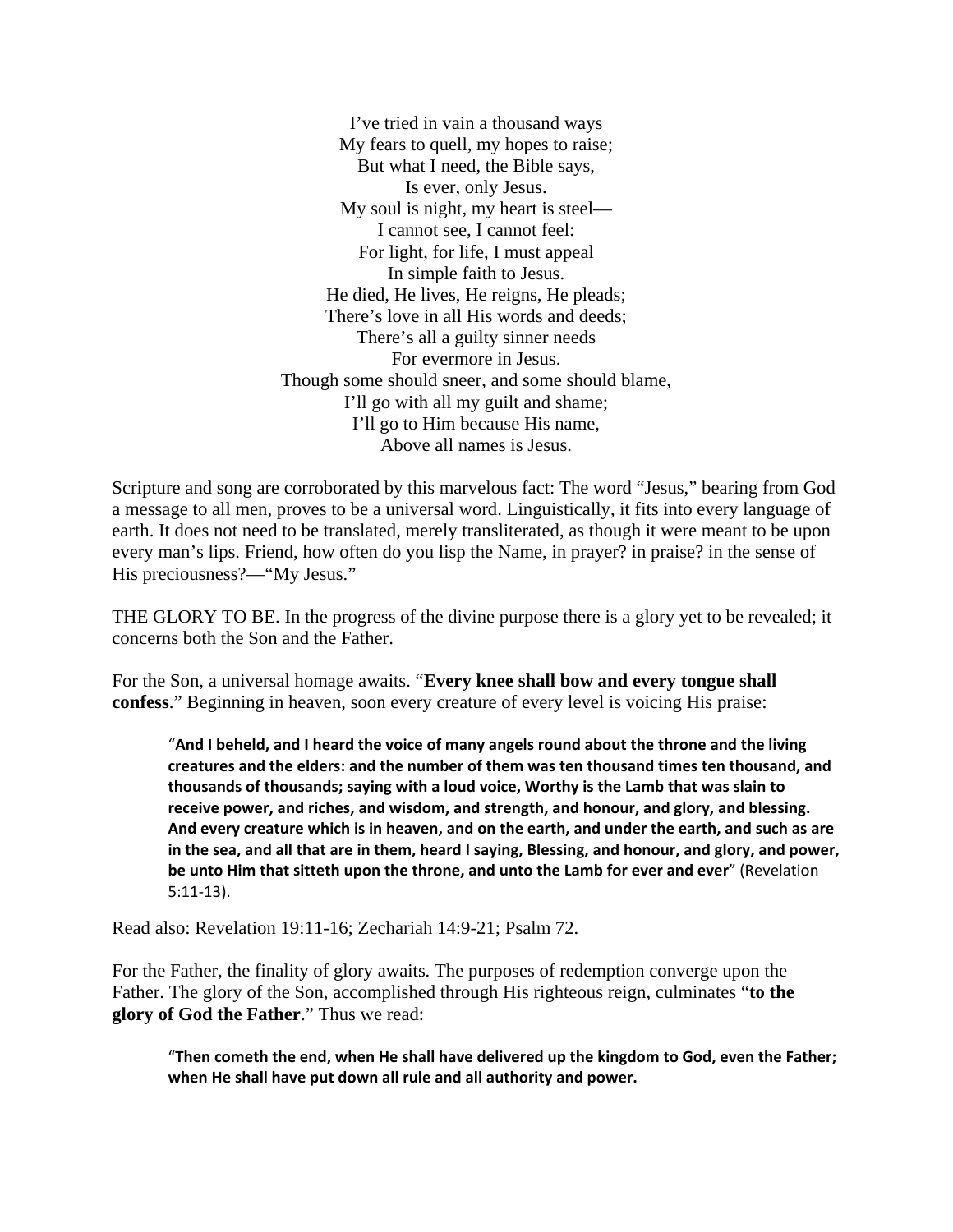"**For He must reign, till He hath put all enemies under His feet. The last enemy that shall be destroyed is death. And when all things shall be subdued unto Him, then shall the Son also Himself be subject unto Him that put all things under Him, that God may be all in all**" (I Corinthians 15:24-28).

EXAMPLE FOR HIS SONS. Not forgetting that all this is the outworking of the mind of Christ, and that that mind is held before us as an example for us—"**Let this mind be in you which was also in Christ Jesus**"—the question arises: "If the Father honored thus the one Son who humbled Himself, will He deal similarly with His other sons?"

That our Father invites us to avail ourselves of the same principle on His part with a like experience on our part, appears evident from this word in Peter:

"**Likewise, ye younger, submit yourselves unto the elder. Yea, all of you be subject one to another, and be clothed with humility; for God resisteth the proud, and giveth grace to the humble. Humble yourselves therefore under the mighty hand of God, that HE MAY EXALT YOU in due time: casting all your care upon Him; for He careth for you**" (I Peter 5:5-7).

HUMILITY, as exemplified by our Lord, must embody such qualities of heart and such experiences of life as Andrew Murray so beautifully portrays:

"Humility is perfect quietness of heart. It is to have no trouble. It is never to be fretted, or vexed, or irritated, or sore, or disappointed. It is to expect nothing, to wonder at nothing that is done to me, to feel nothing against me. It is to be at rest when nobody praises me, and when I am blamed or despised. It is to have a blessed home in the Lord where I can go in and shut the door and kneel to my Father in secret, and am at rest as in a deep sea of calmness when all around and above is trouble."

## **3—The Pattern Worked Out in Believers, 2:12-16**

## *Chart*

NOT IMITATION, BUT IMPLANTATION. Are we to imitate the mind of Christ and the life flowing from that mind? Impossible! The product of our effort would be artificial, and wholly human. This is not God's way.

He first imparts His life to us. He implants His life in us. Then He brings to fruition His life, His very own life, through us.

This is the divine order in Christian Experience. Note the Chart. Before He presented Himself to us as "Our Example," He had already become in us "Our Life." The second chapter builds upon the first. The order is logical. The process is vital. God within us will reproduce the same traits of character as He wrought in His Son, in proportion as we allow Him.

This, then, is the very appeal which Paul makes: Having seen in Christ the Pattern Life, "**Work out your own salvation, for it is God who is working** (also) **in you**."

*Note*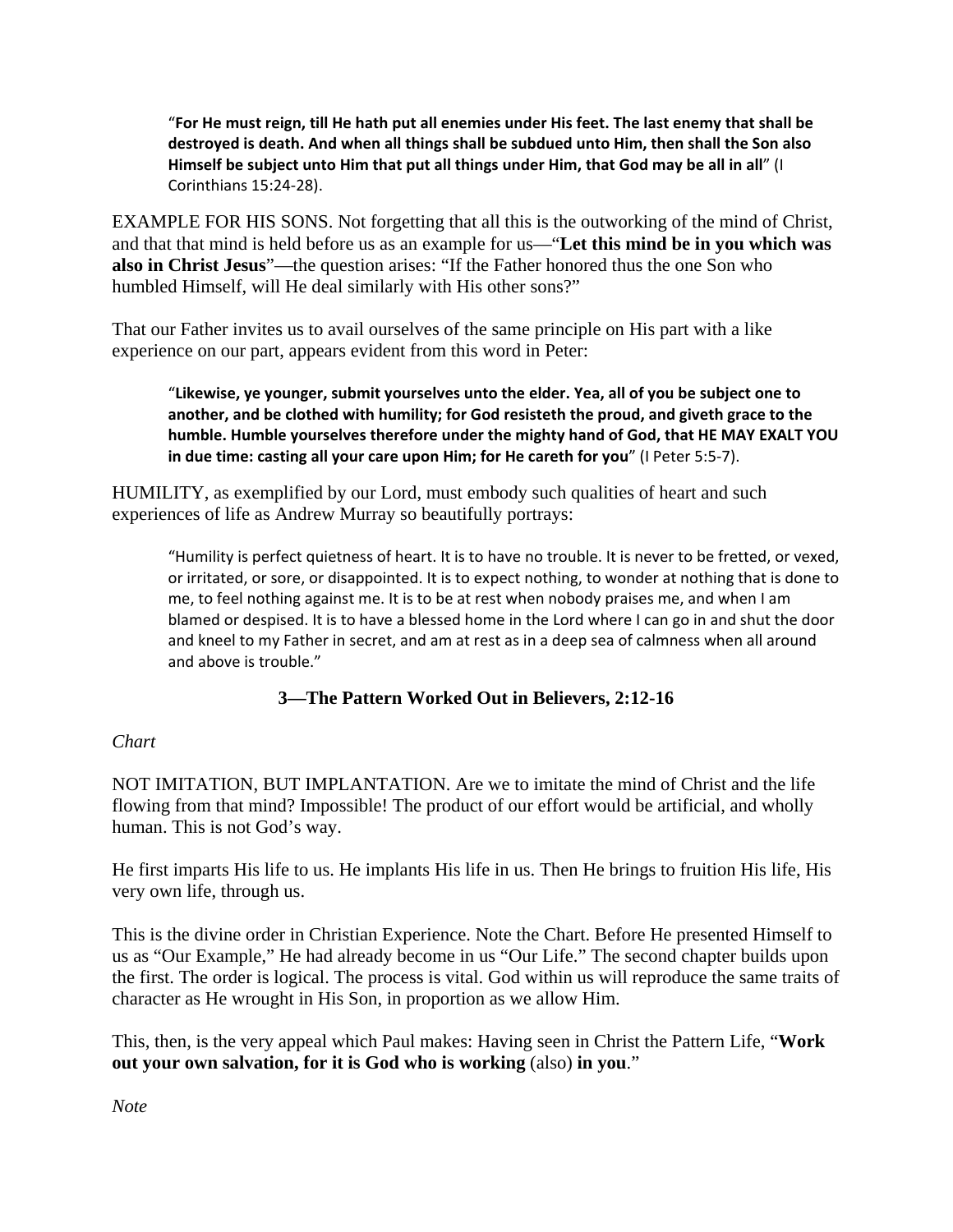"WHEREFORE" (12a). Since humble obedience in our Example was productive of such glorious results (note the "**wherefore**" of vs. 9) we are exhorted by a correspondent "**wherefore**" to a like obedience for the attaining of like results.

NOT DEPENDENT UPON HUMAN LEADERS (12b). So far from being disheartened or growing lax through the Apostle's not being present with them, they are exhorted "**much more in my absence**" to devote themselves to Christian living, since they have the vital secret within themselves.

"WORK OUT YOUR OWN SALVATION" (12c). This presupposes its possession, as one works out a garden, already his, by cultivating it and causing it to produce the finest flowers and fruits; or a ball-player works out his pitching ability, exercising, developing, training the possibilities latently his. So the Christian is exhorted, having received Christ and seen in Him the beauties of character, to work out these possibilities in a salvation peculiarly, personally and individually, "**your own**." Work out in terms of your own living the beauties inherently possible in such a salvation. For its realization abundant encouragement follows.

POWER TO REALIZE THE PATTERN (13). God supplies the power. It is Himself—"**God worketh in you**." In the Greek "God" is emphatic. God in-working us, as He did Christ, is the great secret.

The entire sentence should be read in strict regard for the literal: "*For God it is who is inworking* (effectually working) *in you both the willing and the working for His good-pleasure*."

The form of the verb makes it still more meaningful: God is "displaying His activity, showing Himself operative" in us, as He did in His Son, that we too may be His "good pleasure."

Says Augustine: "We will, but God works the will in us. We work, therefore, but God works the working in us."

This inward realization of the Pattern is now to find outward manifestation in the life.

EXHORTATION TO EMBODY THE PATTERN (14, 15). Now we come to the "do." Our lives are to exhibit the same traits of character in outward conduct as were found in our Master and Pattern, seeing God is working in us the same mind and purpose. The master-key is humility.

Humble as He, we will not murmur (against God) nor dispute (with men).

The exhortation lends itself to tabulation:

|        | God-ward                  | Man-ward                  |  |
|--------|---------------------------|---------------------------|--|
| Vs. 14 | <b>Without Murmurings</b> | <b>Without Disputings</b> |  |
|        | <b>Blameless</b>          | Harmless                  |  |
| Vs. 15 | Sons of God               | In the World              |  |
|        | <b>Without Blemish</b>    | Shining as Lights         |  |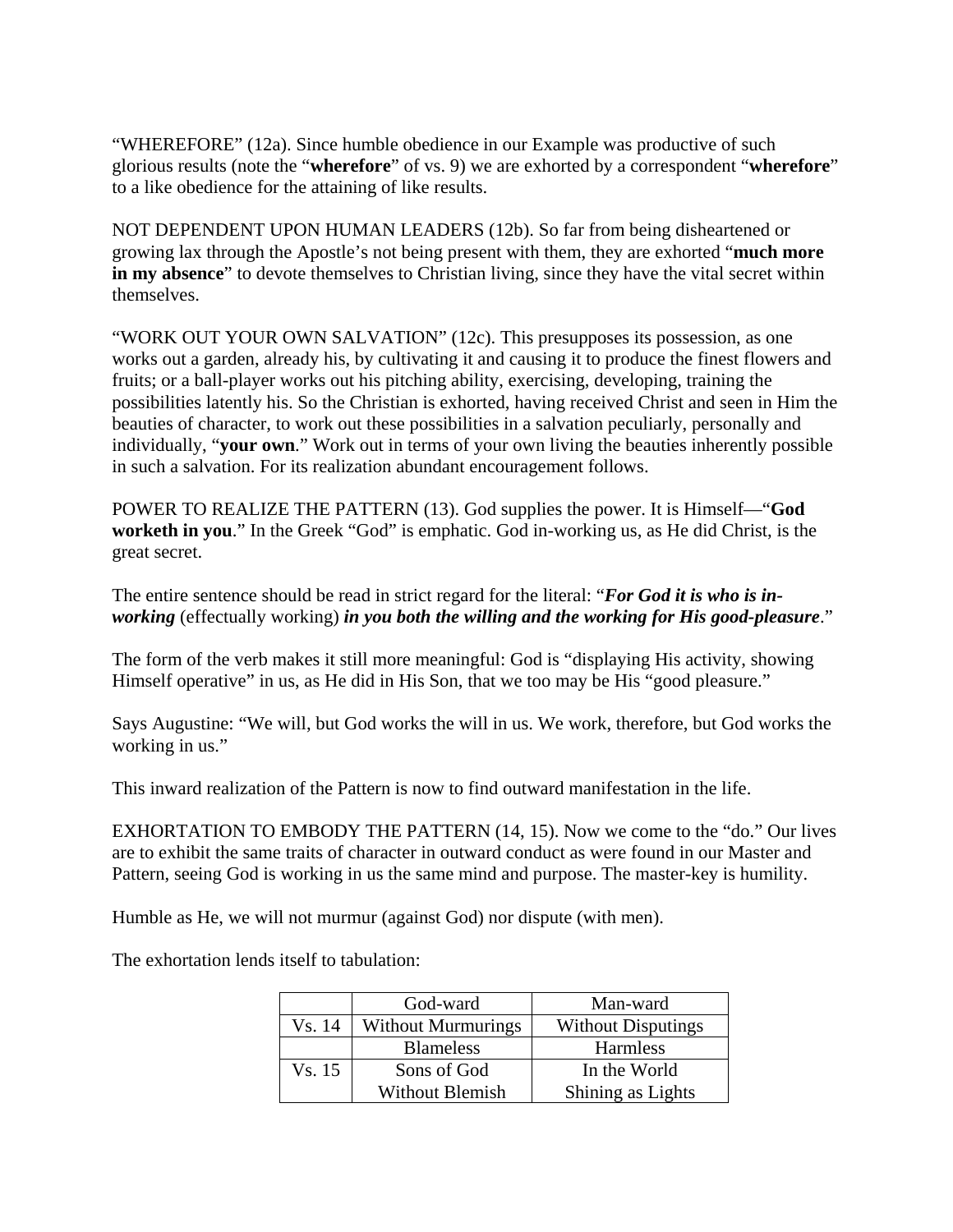PAUL'S PERSONAL APPEAL (16). The Apostle has made an investment in them which is now at state. Having preached to them he is looking for returns "**in the day of Christ**"—the day when we shall receive rewards for service (Matthew 16:27; II Corinthians 5:10). His expectation of reward includes not merely those to whom he has personally ministered "**the word of life**," but the multiplied many won in turn through their faithfulness in "**holding it forth**."

To be "**light**" (vs. 15) to others we must have the word of "**life**." The two are indissolubly linked—scientifically, spiritually and experimentally. "**In Him was life; and the life was the light of men**" (John 1:4). Lacking His life, the light in us will be but darkness.

> **The Christ-Patterned Life**  1. **Its Power**—DIVINE PERSONALITY (12, 13). "**It is God who worketh in you**." 2. **Its Product**—

 $(a)$  IN CONDUCT  $(14)$ . "**Do all things without murmurings or disputings**." (b) IN CHARACTER (15a). "**Blameless, harmless, the sons of God, without blemish**." (c) IN CONSECRATION (15b, 16a). "**Shine as lights in the world; holding forth the word of life**." 3. **Its Prospect**—THE REJOICING OF REWARD (16b).

"**I may rejoice in the day of Christ, that I have not run in vain, neither labored in vain**."

## *Comment*

Six words may well be employed to embody the comment due this section:

1. PATTERN. We have a pattern life after which the Christian life is molded and modeled. This means a standard, a norm, by which certain things may be adjudged Christian and others not Christian.

Every follower of the Lord should standardize his life by Him. We have no right to cling to that which is foreign to Him, foist it upon Him and our fellow-believers, labeling it "Christian" when it is not. To "**work out**" our salvation is to work out of our living all that is extraneous thereto, letting that which is germane come into power and fruition.

2. PERSISTENCE. There is a persistence of type in Christian living, whether in Christ or His follower of the first or twentieth century, secured by the self-same Spirit actuating all.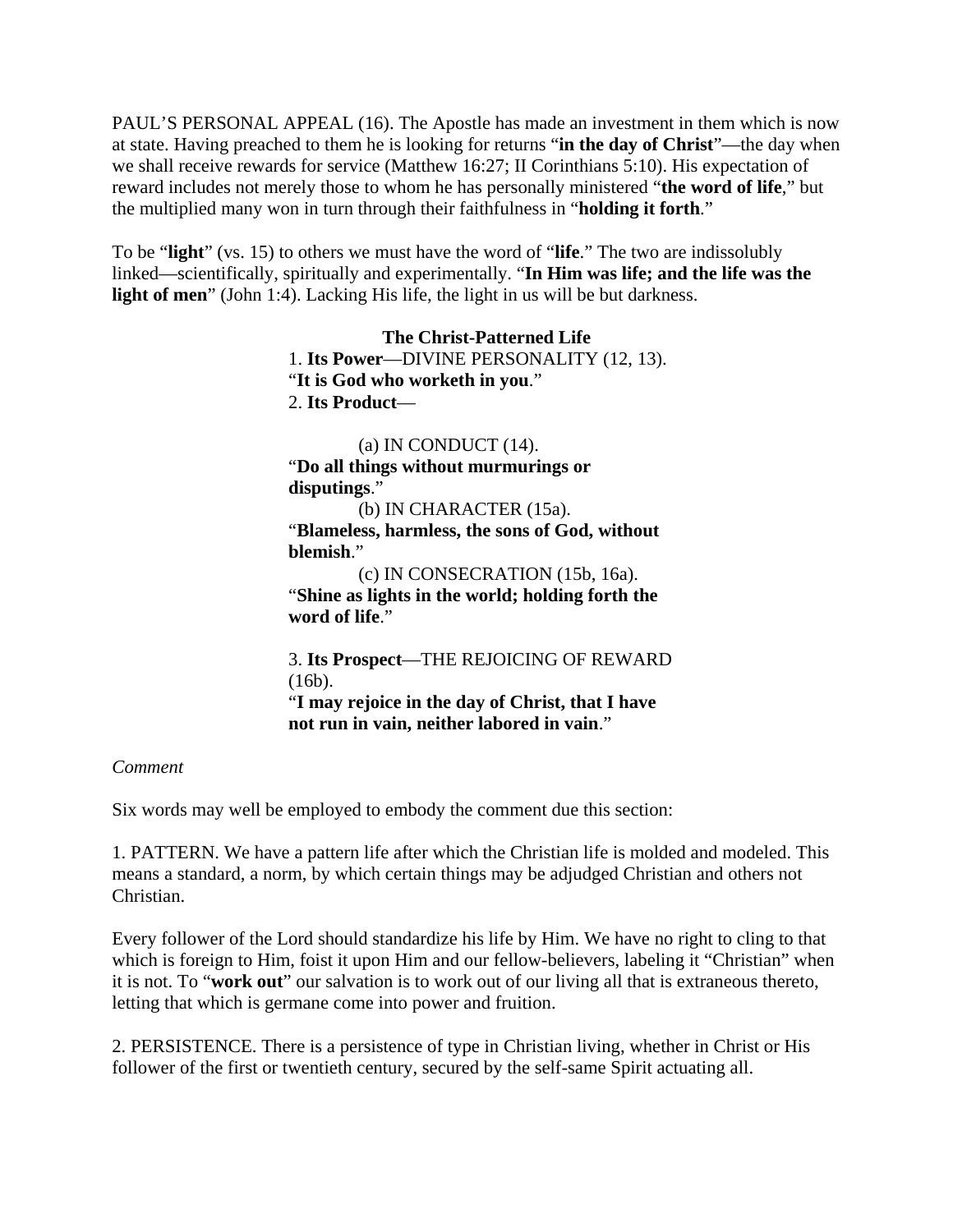As a lad on the Atlantic coast I came to know the characteristics of a maple. Decades later and far miles distant, on the Pacific slope, I found it the same maple. The type persists because the life is the same. So with the life that Jesus lived nineteen hundred years ago; by the same Spirit His life in me should reproduce the same traits of character.

3. POWER. God's child is possessed of a power that is startling and challenging. He is inwrought by a power not man's, but God's.

Some time since one of our State institutions of learning experimented with vegetation, to test the strength of growing cellular life. A squash was harnessed and 60 pounds imposed upon its back. It kept on growing. They weighted it with 300 pounds. It kept on growing. They substituted 1, 100 pounds. It kept on growing. They now ventured 2,300 pounds. What could a squash do with over a ton on its back? It kept on growing.

If God's power is such through non-sentient cell life, what should He not do through His own child, made in His image?

4. PERSONALITY. Ours is not merely God's power, as in nature, but the power of God, Himself, indwelling and in-working. In the realm of Christian experience, power is personality.

- "**Apart from Me ye can do nothing**."
- "**Ye shall receive power, after that the Holy Spirit is come upon you**."
- "**It is God which worketh in you**."

We in (union with) Him, He in (union with) us, laying hold of our being's vital processes, actuating, transforming, and energizing its intellectual life, its affectional life, its volitional life this is power.

5. POSSIBILITY. Were I dependent upon my own human energies and capabilities, my possibilities would be bounded by the finite; but resting in and relying upon Him working in me, my horizon expands to the Infinite. What can He not do as He works in me "**to will and to do of His good-pleasure**," if I but yield to His working. No stagnation! No limitation. Each new day a fresh, untried opportunity for God in me.

# 6. PROSPECT. We live and labor in prospect of "**rejoicing in the day of Christ**."

The same power that has wrought in us works also through us, empowering our service, claiming, quickening, and keeping other precious souls as sheaves for the garnering. In that day He will bring them, with us, into His glorified presence. They will be our "**crown of rejoicing**." May the prospect nerve us to fresh, untiring endeavor.

# **4—The Human Example of Christian Leaders, 2:17-30**

*Note*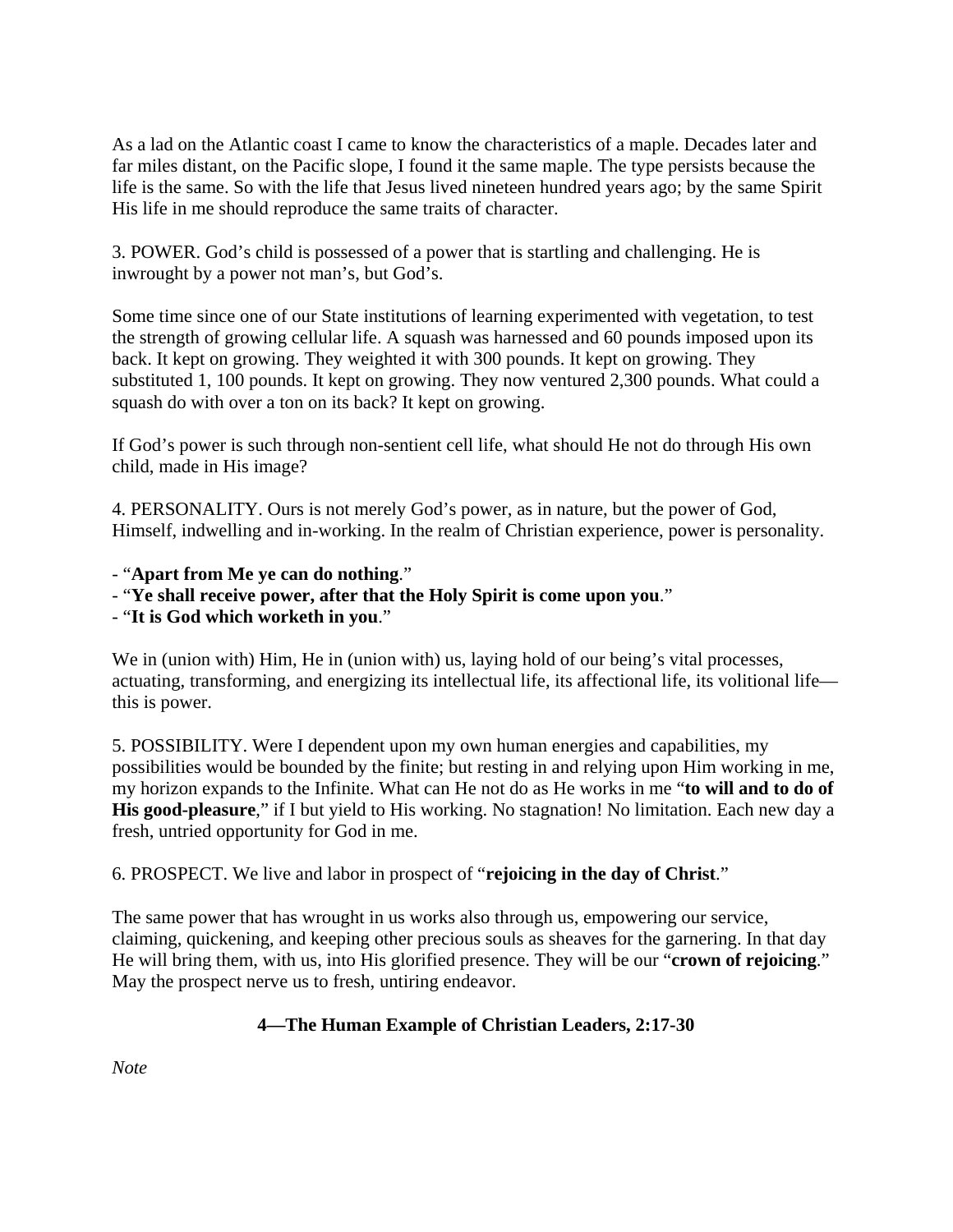Put to the practical test, how will the mind of Christ express itself in those who are filled with His presence and imbued with His Spirit? For answer, Paul appends a personal allusion to himself, Timothy and Epaphroditus, adding warmth of human interest to the picture. They are here mentioned as men who embody and exemplify the mind of their Lord and Master, as certain others disappointingly do not.

1. PAUL (17, 18). The mind of Christ renders him so unmindful of self that he faces the eventuality of his own obliteration in the "**sacrifice and service of their faith**," only to "**joy and rejoice**."

2. TIMOTHY (19, 22, 23). A son in the faith he has proved himself faithful. He has an unselfishness of mind and spirit that render him useful in the Lord's service and dependable on the Apostle's errand. The sadness of the picture is that none others are like him. And why? It is a matter of the mind.

3. OTHERS NOT "LIKE-MINDED" (20, 21). The teaching of the chapter enforced by contrast, and a very sad contrast at that. These are not minded, like Timothy, to "**care for your state**" (20). Why? "**For they all seek their own**" (21a). Having the mind of Christ is the one way we will ever care for "**the things which are Jesus Christ's**" (21b). We must heed the opening exhortation:

## "**Look not every man on his own things, but every man also on the things of others. Let this mind be in you, which was also in Christ Jesus**" (2:4,5).

4. EPAPHRODITUS (24-30). A sweet and beautiful testimony to a worthy servant of Christ. He combines faithfulness (25) and tenderness (26) in a service that is sacrificial and self-forgetful to the point of death (30).

Loving and beloved (26-29) his life is still a benediction in contemplation.

## *Comment*

OUR PRESENT-DAY GOSPEL. Every follower of Christ has to face the responsibility of discipleship as a demand upon him to embody and reflect the mind of Christ. It is inescapable.

Inevitably His mind finds expression in us, or is denied such expression. We are an up-to-theminute edition of the Gospel, "**the epistle of Christ, written not with ink, but with the Spirit of the living God; not in tables of stone, but in fleshly tables of the heart**"—out on the street where it is "**known and read of all men**" (II Corinthians 3:2, 3).

Unless we allow the Spirit to write in us His full, perfect mind, the mind of Christ, our lives are bound to bring to our fellow-men a daily distortion of His truth, a daily misrepresentation of Him.